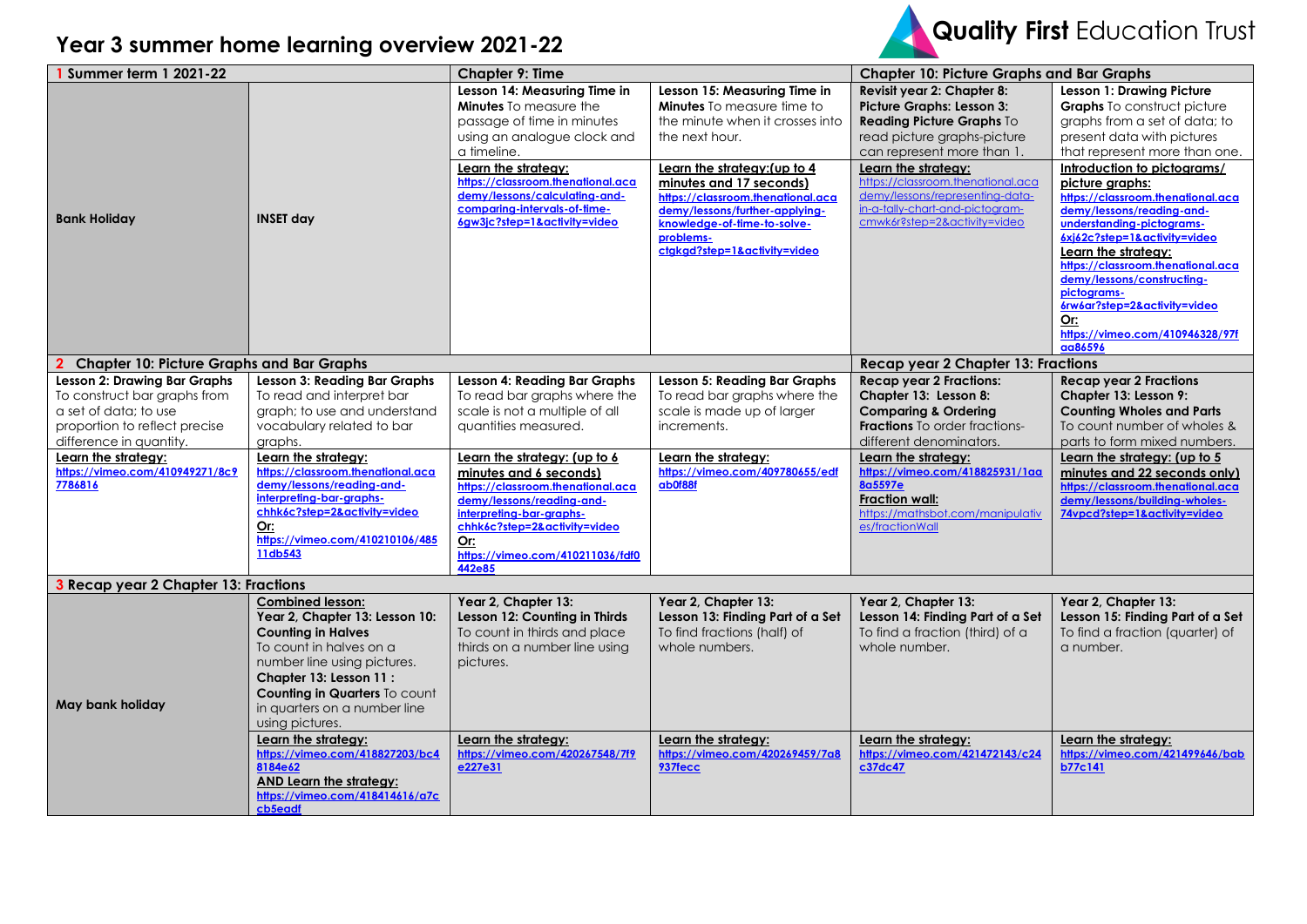## **Year 3 summer home learning overview 2021-22**



| 4 Chapter 11: Fractions                                                                                                                                  |                                                                                                                                                                            |                                                                                                                                                                        |                                                                                                                                                                                              |                                                                                                                                                         |                                                                                                                                                                                     |  |
|----------------------------------------------------------------------------------------------------------------------------------------------------------|----------------------------------------------------------------------------------------------------------------------------------------------------------------------------|------------------------------------------------------------------------------------------------------------------------------------------------------------------------|----------------------------------------------------------------------------------------------------------------------------------------------------------------------------------------------|---------------------------------------------------------------------------------------------------------------------------------------------------------|-------------------------------------------------------------------------------------------------------------------------------------------------------------------------------------|--|
| Lesson 1: Counting in Tenths<br>To count in tenths; to<br>recognise tenths and be able<br>to determine how many<br>tenths are shaded.                    | <b>Lesson 2: Making Number</b><br>Pairs<br>To make number pairs to<br>create 1; to combine fractions<br>to make 1.                                                         | <b>Combined lesson:</b><br>Lesson 3 and 4: Adding<br><b>Fractions</b> To add fractions with<br>the same denominator to 1.                                              | <b>Lesson 5: Subtracting Fractions</b><br>To subtract fractions with the<br>same name.                                                                                                       | Lesson 6: Finding Equivalent<br><b>Fractions</b><br>To find equivalent fractions<br>through paper folding and<br>shading.                               | Lesson 7: Finding Equivalent<br><b>Fractions</b><br>To find equivalent fractions<br>using paper folding and<br>shading.                                                             |  |
| Learn the strategy:<br>https://vimeo.com/412245221/90c<br>9d59c28                                                                                        | Learn the strategy:<br>https://vimeo.com/412341663/844<br>c400f2e                                                                                                          | Learn the strategy:<br>https://vimeo.com/414683843/03a<br>266864b<br>And:<br>https://vimeo.com/412710096/93c<br><b>b56f6f9</b>                                         | Learn the strategy:<br>https://vimeo.com/413036415/c5a<br>4e1daa8                                                                                                                            | Learn the strategy:<br>https://vimeo.com/414722907/059<br>5d87f96                                                                                       | Learn the strategy:<br>https://classroom.thenational.aca<br>demy/lessons/fractions-<br>recognising-equivalent-fractions-<br>2-ccr38c?step=2&activity=video                          |  |
| 5 Chapter 11: Fractions                                                                                                                                  |                                                                                                                                                                            |                                                                                                                                                                        |                                                                                                                                                                                              |                                                                                                                                                         |                                                                                                                                                                                     |  |
| Lesson 8: Finding Equivalent<br><b>Fractions</b><br>To find equivalent fractions; to<br>place fractions on a number<br>line.                             | Lesson 9: Finding Equivalent<br><b>Fractions</b><br>To find fractions equivalent to<br>1/2; use pictorial<br>representations and<br>multiplication to show<br>equivalence. | Lesson 10: Finding Equivalent<br><b>Fractions</b><br>To find equivalent fractions<br>using concrete objects and<br>pictorial representations.                          | Lesson 12: Finding the Simplest<br><b>Fraction</b><br>To find the simplest fraction<br>using visualisation and<br>concrete materials.                                                        | Lesson 13: Finding the Simplest<br>Fraction<br>To find the simplest fraction<br>using pictorial representations<br>and division.                        | Lesson 14: Finding Equivalent<br><b>Fractions</b><br>To find equivalent fractions<br>using multiplication and<br>division; to determine whether<br>or not a fraction is equivalent. |  |
| Learn the strategy:<br>https://vimeo.com/415101199/90a<br>01e78bb                                                                                        | Learn the strategy:<br>https://vimeo.com/415104079/76c<br><b>4efc622</b>                                                                                                   | Learn the strategy:<br>https://vimeo.com/417189609/271<br>88c0061                                                                                                      | Learn the strategy:<br>https://vimeo.com/417571675/8b9<br>56b3cbe                                                                                                                            | Learn the strategy:<br>https://vimeo.com/417202640/0cg<br>a55b328                                                                                       | Learn the strategy:<br>https://vimeo.com/417234426/0e8<br>69afbf9                                                                                                                   |  |
| <b>6</b> Chapter 11: Fractions                                                                                                                           |                                                                                                                                                                            |                                                                                                                                                                        |                                                                                                                                                                                              |                                                                                                                                                         |                                                                                                                                                                                     |  |
| <b>Lesson 15: Comparing</b><br><b>Fractions</b><br>To compare the fractions 1/2<br>and 1/4 using pictorial<br>representations and concrete<br>materials. | Lesson 16: Comparing<br><b>Fractions</b><br>To compare fractions using<br>pictorial representations; to<br>understand the numerical<br>nature of the numerator.            | <b>Lesson 18: Adding Fractions</b><br>To add fractions using pictorial<br>representations; to simplify<br>fractions after adding them.                                 | Lesson 21: Finding Part of a Set<br>To determine a fraction of a<br>whole number using pictorial<br>representations.                                                                         | Lesson 22: Finding Part of a Set<br>To find a fraction of a whole<br>number using pictorial<br>representations, multiplication<br>and concrete objects. | Catch up time                                                                                                                                                                       |  |
| Learn the strategy:<br>https://vimeo.com/418053312/128<br>0e10df4                                                                                        | Learn the strategy:<br>https://classroom.thenational.aca<br>demy/lessons/comparing-<br>fractions-with-the-same-<br>denominator-<br>c4vkar?step=2&activity=video            | Learn the strategy:<br>https://classroom.thenational.aca<br>demy/lessons/fractions-adding-<br>fractions-with-the-same-<br>denominator-<br>c9k3jc?step=2&activity=video | Learn the strategy:<br>First:<br>https://vimeo.com/419965750/22f<br>e324141<br>Then:<br>https://vimeo.com/419968659/fc3<br>0253f01<br>Finally:<br>https://vimeo.com/419974092/e35<br>be4bbb5 | Learn the strategy:<br>https://vimeo.com/419958568/e10<br>03a04ea                                                                                       |                                                                                                                                                                                     |  |
| <b>Half term</b>                                                                                                                                         |                                                                                                                                                                            |                                                                                                                                                                        |                                                                                                                                                                                              |                                                                                                                                                         |                                                                                                                                                                                     |  |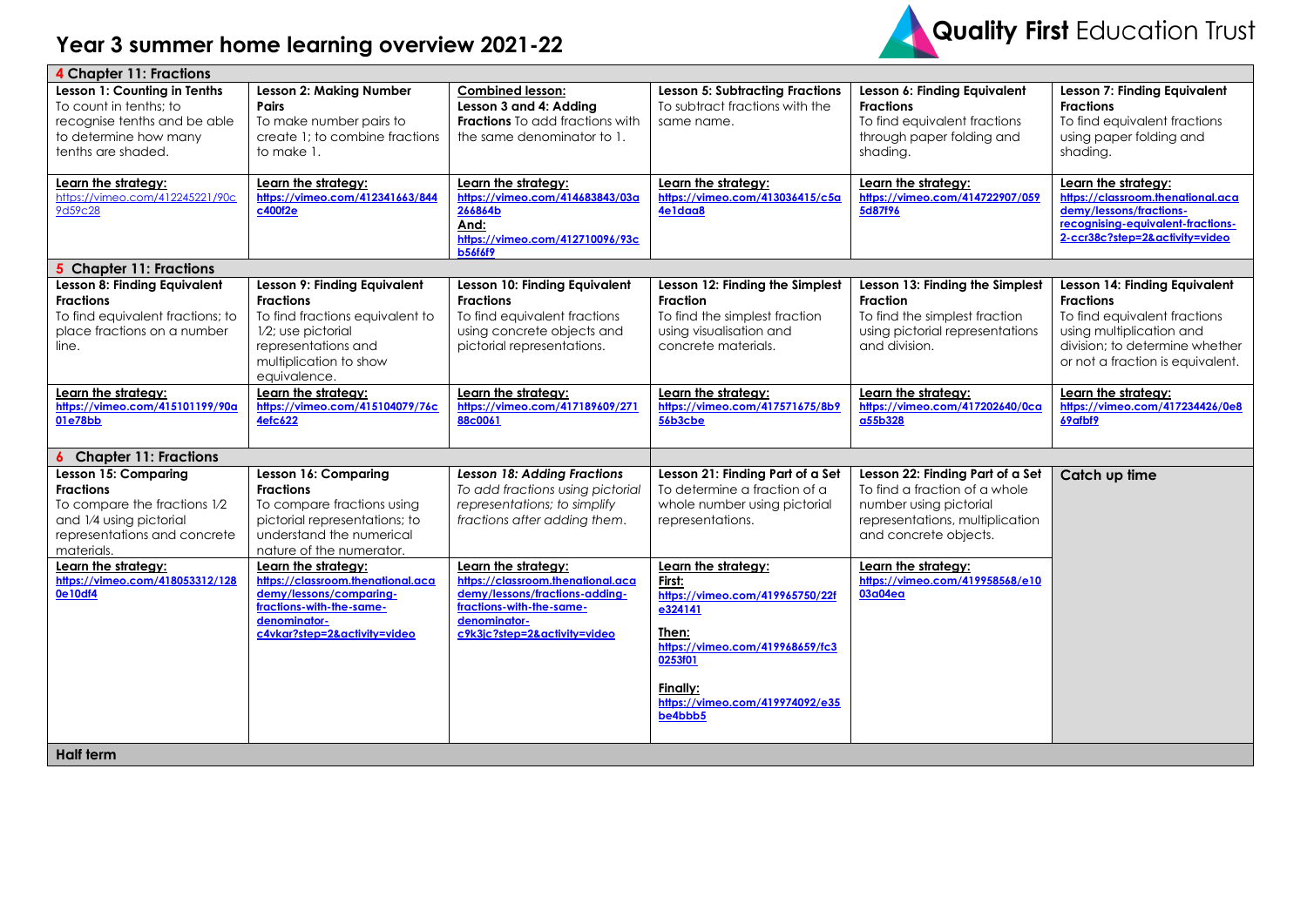

| Summer 2 2021-22 Chapter 11: Fractions                                                                                                                                                                                                                                                         |                                                                                                                                                                                                                                                                                       |                                                                                                                                                                                                                                                                                          |                                                                                                                                                                                                                                                                         |                                                                                                                                                                                                                                           |                                                                                                                                   |  |
|------------------------------------------------------------------------------------------------------------------------------------------------------------------------------------------------------------------------------------------------------------------------------------------------|---------------------------------------------------------------------------------------------------------------------------------------------------------------------------------------------------------------------------------------------------------------------------------------|------------------------------------------------------------------------------------------------------------------------------------------------------------------------------------------------------------------------------------------------------------------------------------------|-------------------------------------------------------------------------------------------------------------------------------------------------------------------------------------------------------------------------------------------------------------------------|-------------------------------------------------------------------------------------------------------------------------------------------------------------------------------------------------------------------------------------------|-----------------------------------------------------------------------------------------------------------------------------------|--|
| Lesson 23: Finding the Fraction<br>of a Number<br>To consolidate finding the<br>fraction of a whole number.                                                                                                                                                                                    | Lesson 24: Sharing One<br>To divide 1 between more<br>than 1: to share 1 whole<br>equally between more than 1.                                                                                                                                                                        | Lesson 25: Sharing More Than<br>1 To share more than 1 using<br>pictorial representations and<br>division.                                                                                                                                                                               | Lesson 26: Sharing More Than<br>1 To share more than 1: to<br>recognise whole & parts in<br>pictures & number lines.                                                                                                                                                    | Lesson 27: Sharing More Than<br>To show more than 1 whole<br>after sharing a number of<br>items equally; to use pictorial<br>representations to share<br>whole items equally.                                                             | Catch up time<br>Or complete the review of<br><b>Chapter 11: Fractions</b>                                                        |  |
| Learn the strategy:<br>https://classroom.thenational.aca<br>demy/lessons/to-find-unit-<br>fractions-of-a-given-quantity-<br>61k34t?step=2&activity=video                                                                                                                                       | Learn the strategy:<br>https://vimeo.com/420273555/3e1<br>d294e77                                                                                                                                                                                                                     | Learn the strategy:<br>https://vimeo.com/424772177/117<br>473b18c                                                                                                                                                                                                                        | Learn the strategy:<br>https://vimeo.com/424811874/91e<br>2168891                                                                                                                                                                                                       | Learn the strategy:<br>Use the video from yesterday<br>as a reminder:<br>https://vimeo.com/424811874/91e<br>2168891                                                                                                                       |                                                                                                                                   |  |
| 2 Consolidation                                                                                                                                                                                                                                                                                |                                                                                                                                                                                                                                                                                       |                                                                                                                                                                                                                                                                                          |                                                                                                                                                                                                                                                                         | <b>Chapter 12: Angles</b>                                                                                                                                                                                                                 |                                                                                                                                   |  |
|                                                                                                                                                                                                                                                                                                |                                                                                                                                                                                                                                                                                       |                                                                                                                                                                                                                                                                                          |                                                                                                                                                                                                                                                                         |                                                                                                                                                                                                                                           |                                                                                                                                   |  |
| <b>Revisit addition and</b><br>subtraction word problems:<br>Solving addition and<br>subtraction word problems<br>This lesson will consolidate<br>learning on column addition<br>and subtraction by moving<br>onto applying this knowledge<br>to word problems.<br>Complete the online lesson: | <b>Revisit addition and</b><br>subtraction word problems:<br>Solving word problems with<br>unknown values<br>In this lesson we will be<br>answering addition and<br>subtraction word problems<br>which require us to identify the<br>unknown quantity.<br>Complete the online lesson: | Revisit multiplying numbers by<br>10 and 100<br>To multiply numbers by 10 and<br>100. We will investigate the<br>patterns that occur when<br>multiplying numbers by 10 and<br>100, and describe these<br>patterns using place value<br>and place holders.<br>Complete the online lesson: | <b>Revisit multiplication and</b><br>division knowledge (Part 2)<br>To revisit the use of factors<br>and products to help solve<br>multiplication and division<br>problems, and revise the<br>effects of multiplying a<br>number by ten.<br>Complete the online lesson: | <b>ADDITIONAL LESSON: Recap</b><br>properties of shape:<br>Identifying 2-D shapes on the<br>surfaces of 3D shapes<br>In this lesson, you will be<br>identifying 2-D shapes on the<br>surfaces of 3D shapes<br>Complete the online lesson: | <b>Combined lesson:</b><br>Lesson 1: Making Angles To<br>learn what makes an angle<br>and identify angles.<br>Learn the strategy: |  |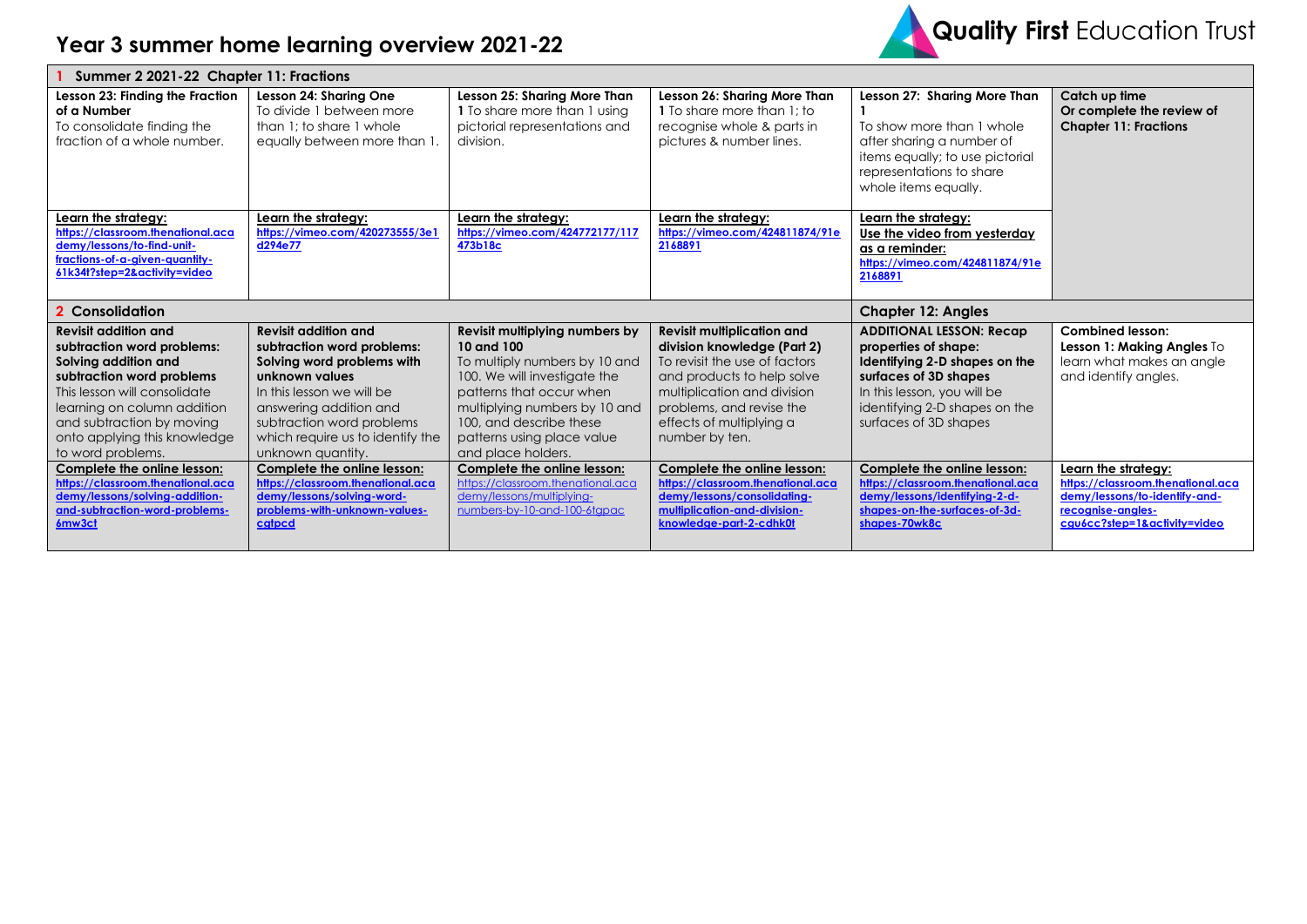## **Year 3 summer home learning overview 2021-22**



| 3 Chapter 12: Angles                                                                                                                                                 |                                                                                                                                                                                      |                                                                                                                                                                                     |                                                                                                                                                                                              |                                                                                                                                                                                                                                                                                                                                                                                 |                                                                                                                                                                                                                                                                            |  |  |
|----------------------------------------------------------------------------------------------------------------------------------------------------------------------|--------------------------------------------------------------------------------------------------------------------------------------------------------------------------------------|-------------------------------------------------------------------------------------------------------------------------------------------------------------------------------------|----------------------------------------------------------------------------------------------------------------------------------------------------------------------------------------------|---------------------------------------------------------------------------------------------------------------------------------------------------------------------------------------------------------------------------------------------------------------------------------------------------------------------------------------------------------------------------------|----------------------------------------------------------------------------------------------------------------------------------------------------------------------------------------------------------------------------------------------------------------------------|--|--|
| Lesson 2: Making Angles To<br>see angles inside & outside<br>objects; to find angles in<br>letters.                                                                  | Lesson 3: Finding Angles in<br><b>Shapes</b><br>To find angles in shapes; to<br>determine the relationship<br>between the number of<br>angles in a shape and the<br>number of sides. | Lesson 4: Finding Right Angles<br>To find right angles in<br>everyday objects; to<br>understand what makes a<br>right angle.                                                        | <b>Lesson 5: Comparing Angles</b><br>To compare angles using<br>terms 'right' angle & 'acute'<br>angle; to identify acute as<br>smaller than right angles.                                   | <b>Lesson 6: Comparing Angles</b><br>To identify right and acute<br>angles; to recognise & define<br>an obtuse angle.                                                                                                                                                                                                                                                           | <b>Lesson 7: Making Turns</b><br>To make turns using angles<br>vocabulary; to align the<br>language of angles and<br>fractions to describe turns.                                                                                                                          |  |  |
| Learn the strategy:<br>https://classroom.thenational.aca<br>demy/lessons/to-identify-and-<br>recognise-angles-<br>cgu6cc?step=1&activity=video                       | Learn the strategy:<br>https://classroom.thenational.aca<br>demy/lessons/to-identify-angles-<br>inside-2d-shapes-<br>71h38d?step=2&activity=video                                    | Learn the strategy:<br>https://classroom.thenational.aca<br>demy/lessons/to-recognise-right-<br>anales-<br>6ww34d?step=2&activity=video                                             | Learn the strategy:<br>https://classroom.thenational.academy/lessons/to-recognise-obtuse-<br>and-acute-angles-ccwk6c?step=2&activity=video<br>And:<br>https://vimeo.com/427048508/9d1e2f502c |                                                                                                                                                                                                                                                                                                                                                                                 | Learn the strategy:<br>https://vimeo.com/427306848/1b5<br>7c28bbd<br>Recap angles:<br>https://classroom.thenational.aca<br>demy/lessons/to-revise-angles-<br>chjkgr?step=2&activity=video                                                                                  |  |  |
| 4 Chapter 13: Lines and Shapes                                                                                                                                       |                                                                                                                                                                                      |                                                                                                                                                                                     |                                                                                                                                                                                              |                                                                                                                                                                                                                                                                                                                                                                                 | <b>Chapter 14: Perimeter</b>                                                                                                                                                                                                                                               |  |  |
| Lesson 1: Identifying<br><b>Perpendicular Lines</b><br>To identify, define and create<br>perpendicular lines; to find<br>perpendicular lines in<br>everyday objects. | Lesson 2: Identifying Parallel<br>Lines<br>To identify, define and create<br>parallel lines; to find parallel<br>lines in everyday objects.                                          | Lesson 3: Finding Vertical and<br><b>Horizontal Lines</b><br>To define and identify vertical<br>and horizontal lines: to find<br>vertical and horizontal lines in<br>everyday life. | Lesson 5: Drawing Two-<br><b>Dimensional Shapes</b><br>To draw 2-D shapes in<br>proportion to their size; to<br>identify how big a shape is                                                  | <b>Combined lesson:</b><br>Lesson 6: Making Three-<br>Dimensional Shapes To create<br>3-D shapes from nets; to use<br>vocabulary related to 3-D<br>shapes and their properties.<br>Lesson 7: Making Three-<br><b>Dimensional Shapes To</b><br>construct 3-D shapes out of<br>clay and discuss their<br>properties.<br><b>INCLUDE:</b> naming 3D shapes<br>and their properties. | <b>Combined lesson:</b><br><b>Lesson 1: Measuring Total</b><br>Length Around a Shape To<br>determine the perimeter of<br>basic shapes; to use grid<br>paper to measure the<br>perimeter.<br>Lesson 2: Measuring Perimeter<br>To measure perimeter using<br>1cm grid paper. |  |  |
| Learn the strategy:<br>https://classroom.thenational.aca<br>demy/lessons/to-identify-<br>perpendicular-lines-<br>cguk0r?step=2&activity=video                        | Learn the strategy:<br>https://classroom.thenational.aca<br>demy/lessons/to-identify-and-<br>explain-parallel-lines-<br>cdh3ct?step=2&activity=video                                 | Learn the strategy:<br>https://vimeo.com/427380500/a3e<br>88af5c6                                                                                                                   | Learn the strategy:<br>https://classroom.thenational.aca<br>demy/lessons/to-draw-2-d-<br>shapes-based-on-their-properties-<br>6xgk2c?step=2&activity=video                                   | Learn the strategy:<br>https://classroom.thenational.aca<br>demy/lessons/to-describe-the-<br>properties-of-3d-shapes-<br>cdikgd?step=2&activity=video                                                                                                                                                                                                                           | Learn the strategy:<br>https://vimeo.com/428408495/940<br><b>b91162d</b>                                                                                                                                                                                                   |  |  |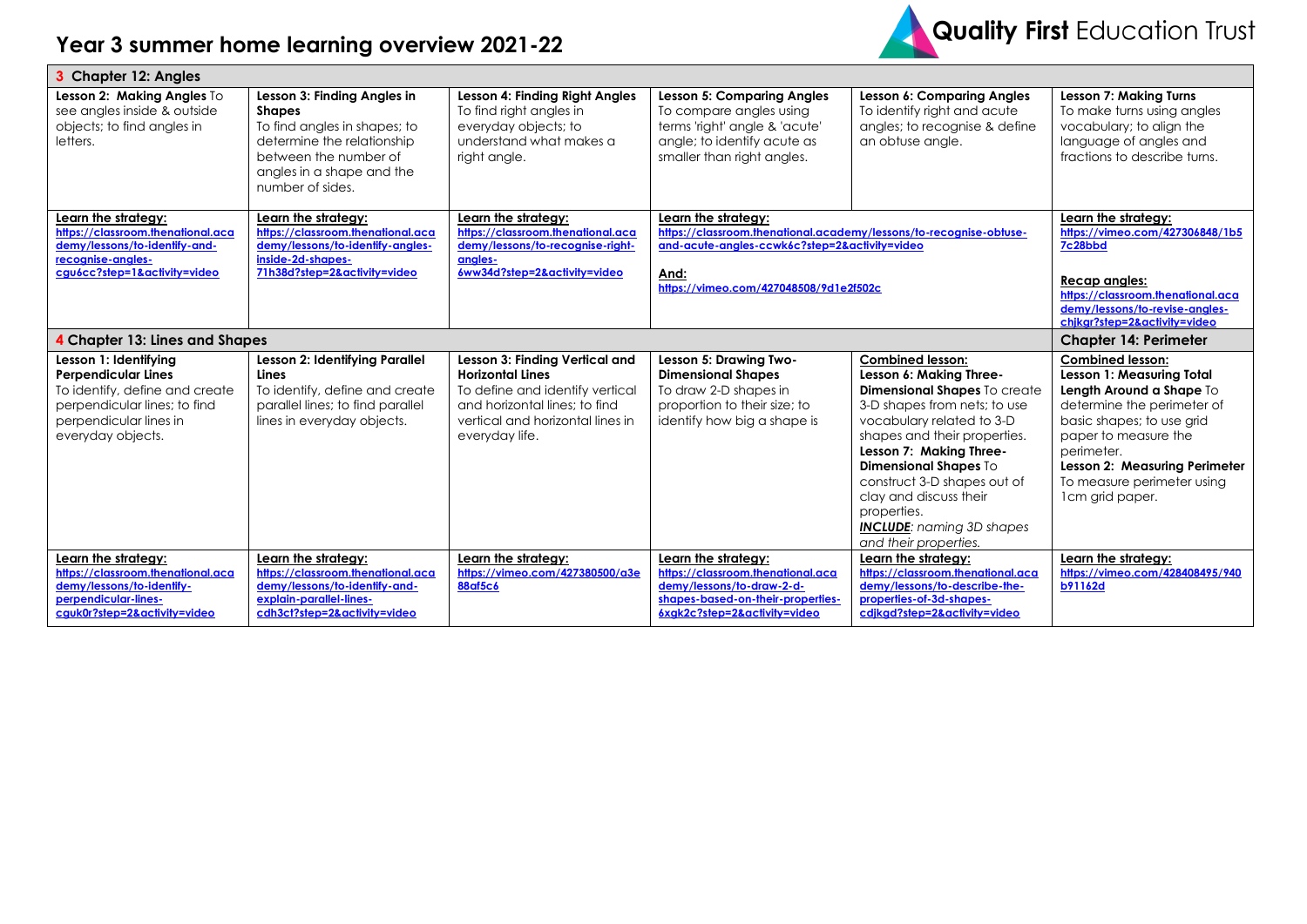## **Year 3 summer home learning overview 2021-22**



| 5 Chapter 14: Perimeter                                                                                                                                                                                                                                               |                                                                                                                                                                                                                                                                                                                      | Consolidation                                                                                                                                                                                                                                                               |                                                                                                                                           |                                                                                                                                                                                                                                                                                                                                                                        |                                                                                                                                                                                                                                                                                                                 |
|-----------------------------------------------------------------------------------------------------------------------------------------------------------------------------------------------------------------------------------------------------------------------|----------------------------------------------------------------------------------------------------------------------------------------------------------------------------------------------------------------------------------------------------------------------------------------------------------------------|-----------------------------------------------------------------------------------------------------------------------------------------------------------------------------------------------------------------------------------------------------------------------------|-------------------------------------------------------------------------------------------------------------------------------------------|------------------------------------------------------------------------------------------------------------------------------------------------------------------------------------------------------------------------------------------------------------------------------------------------------------------------------------------------------------------------|-----------------------------------------------------------------------------------------------------------------------------------------------------------------------------------------------------------------------------------------------------------------------------------------------------------------|
| Lesson 3: Measuring Perimeter<br>To determine the perimeter of<br>different shapes; to create<br>shapes with a specific<br>perimeter.                                                                                                                                 | <b>REVIEW:</b><br>Complete the reviews for:<br><b>Chapter 12: Angles</b><br><b>Chapter 13: Lines and Shapes</b><br><b>Chapter 14: Perimeter</b>                                                                                                                                                                      | <b>Revisit mental strategies:</b><br>Using commutativity and<br>associativity to multiply<br>To use known facts & laws of<br>commutativity and<br>associativity to multiply.                                                                                                | Recap of addition and<br>subtraction problems                                                                                             | <b>Recap division using</b><br>partitioning                                                                                                                                                                                                                                                                                                                            | <b>Making links between</b><br>multiplication and division<br>knowledge                                                                                                                                                                                                                                         |
| Learn the strategy:<br>https://vimeo.com/428424124/06a<br>f5902fa                                                                                                                                                                                                     |                                                                                                                                                                                                                                                                                                                      | Complete the online lesson:<br>https://classroom.thenational.aca<br>demy/lessons/using-<br>commutativity-and-associativity-<br>to-multiply-71j38c                                                                                                                           | Complete the online lesson:<br>https://classroom.thenational.aca<br>demy/lessons/solving-word-<br>problems-with-unknown-values-<br>cgtpcd | Complete the online lesson:<br>https://classroom.thenational.aca<br>demy/lessons/dividing-by-a-one-<br>digit-number-no-regrouping-<br>c5jkar                                                                                                                                                                                                                           | Complete the online lesson:<br>https://classroom.thenational.aca<br>demy/lessons/consolidating-<br>multiplication-and-division-<br>knowledge-part-2-cdhk0t                                                                                                                                                      |
| <b>6 Consolidation</b>                                                                                                                                                                                                                                                |                                                                                                                                                                                                                                                                                                                      |                                                                                                                                                                                                                                                                             |                                                                                                                                           |                                                                                                                                                                                                                                                                                                                                                                        |                                                                                                                                                                                                                                                                                                                 |
| <b>Revisit fractions: Recognising</b><br>fractions as different<br>representations<br>In this lesson we will explore<br>different ways of representing<br>fractions including as part of a<br>whole, as a number, as a<br>result of division and as part of<br>a set. | <b>Revisit fractions: Compare and</b><br>order unit fractions In this<br>lesson, we will explore the size<br>of different unit fractions. We<br>will compare and order these<br>fractions, focusing on their<br>denominators before we<br>apply this knowledge to<br>compare unit fractions of the<br>same quantity. | <b>Revisit equivalent fractions:</b><br><b>Recognising equivalent</b><br>fractions (Part 2)<br>In this lesson, we will continue<br>to explore fractions with<br>different denominators and<br>numerators that are equal to<br>each other, focusing on thirds<br>and sixths. | <b>Revisit fractions: Fractions: To</b><br>revise learning on fractions<br>In this lesson, we will be<br>revising fractions.              | <b>Revisit fractions: To revise</b><br>learning on fractions<br>In this lesson, we will be<br>revising fractions. Looking at<br>fractions as equal parts of a<br>whole, how these can be<br>represented in different ways,<br>as well as unit and non-unit<br>fractions, adding and<br>subtracting fractions with the<br>same denominator and<br>equivalent fractions. | <b>Revisit fractions: Adding</b><br>fractions with the same<br><b>denominator</b> In this lesson, we<br>will be using your knowledge<br>of addition to add fractions<br>with the same denominator.<br>We will use lots of different<br>pictures of fractions, as well as<br>the part/whole model to help<br>US. |
| Complete the online lesson:<br>https://classroom.thenational.aca<br>demy/lessons/recognising-<br>fractions-as-different-<br>representations-64w3ed                                                                                                                    | Complete the online lesson:<br>https://classroom.thenational.aca<br>demy/lessons/compare-and-<br>order-unit-fractions-68u34e                                                                                                                                                                                         | Complete the online lesson:<br>https://classroom.thenational.aca<br>demy/lessons/fractions-<br>recognising-equivalent-fractions-<br>$2 - cc 38c$                                                                                                                            | Complete the online lesson:<br>https://classroom.thenational.aca<br>demy/lessons/fractions-revising-<br>fractions-6wtkac                  | Complete the online lesson:<br>https://classroom.thenational.aca<br>demy/lessons/fractions-revising-<br>fractions-6wtkac                                                                                                                                                                                                                                               | Complete the online lesson:<br>https://classroom.thenational.aca<br>demy/lessons/fractions-adding-<br>fractions-with-the-same-<br>denominator-c9k3ic                                                                                                                                                            |